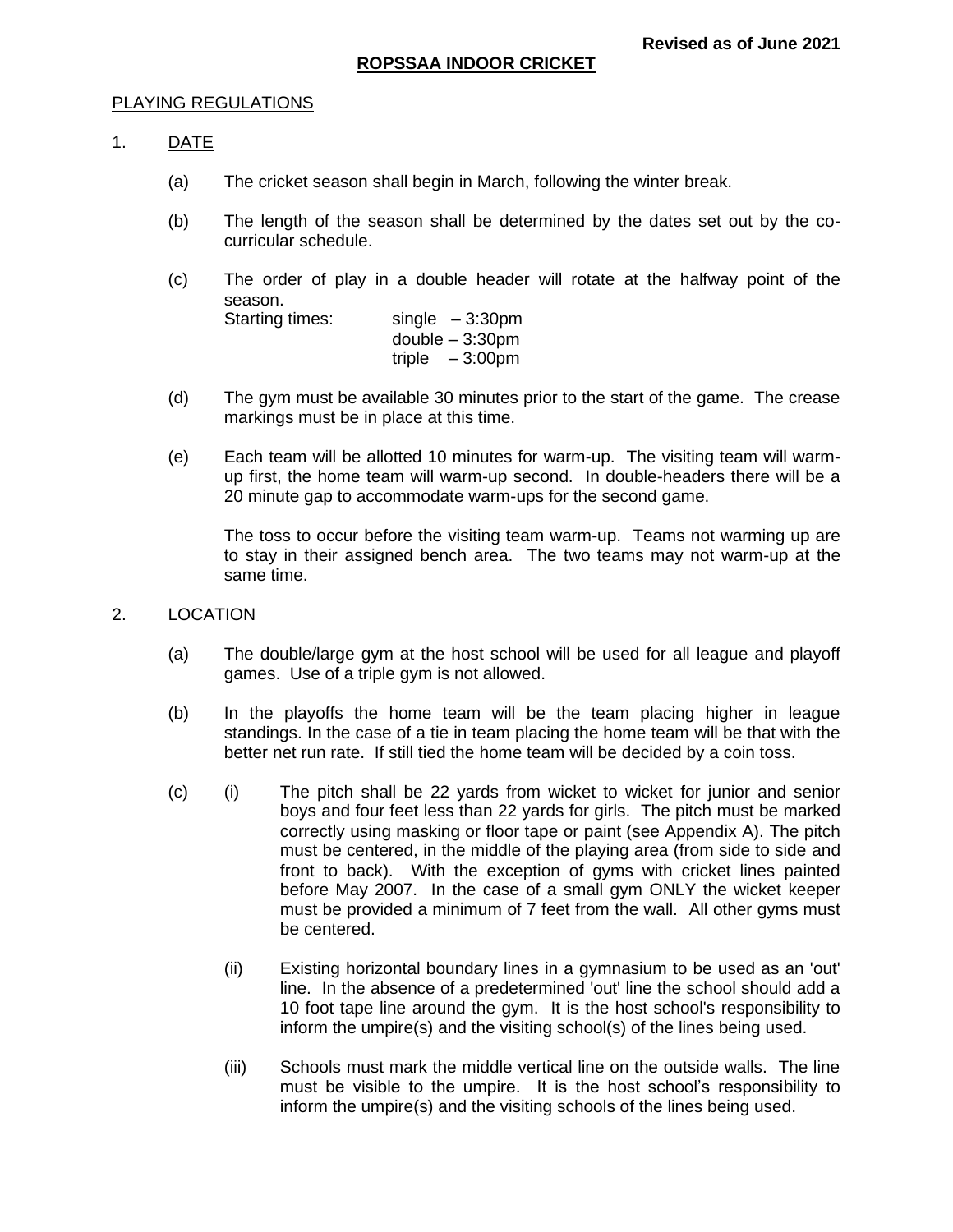- (iv) The wide ball crease would be 36 inches from the middle stump on both ides of the wicket. The bowling/batting crease will extend 48 inches in front of the stumps.
- Note: It is the school's responsibility to insure protection of their facility (e.g. windows).

### 3. **ELIGIBILITY**

- (a) All competitors must meet the eligibility requirements of the ROPSSAA Constitution Article X.
- (b) A junior age player shall not have attained their  $15<sup>th</sup>$  birthday by January  $1<sup>st</sup>$  prior to the start of the school year in which the competition is held (for the 2021 – 2022 season, born in 2006, or later). In addition they must be in their  $1<sup>st</sup>$  or  $2<sup>nd</sup>$ year of high school.

A senior age player and/or Girls player shall not have attained their 19<sup>th</sup> birthday by January 1<sup>st</sup> prior to the start of the school year in which the competition is held (for the 2021 – 2022 season, born in 2002 or later).

- (c) Team Eligibility
	- (i) Individuals are eligible for 1 level of competition only.
	- (ii) For team sports, individuals must have participated in at least 50% of their team's regular season games to be eligible for playoffs and OFSAA. Players missing games due to injury (INJ), or awaiting transfer approval (ATA), must appear so designated on a game sheet to maintain their eligibility. Games missed due to injury are subject to review of a doctor's note. Players under game or school suspension may not have their name included on a game sheet for participation percentages.
	- (iii) All game sheets/rosters are to include the names of all those in the bench area (players, coaches, managers). In order to be in the bench area an individuals name must appear on the eligibility sheet. Players under game or school suspension may not sit in the bench area.
	- (iv) Individuals are deemed to have played if their name appears on a game sheet. Individuals must be present at a game to be included on a game sheet.
	- (v) A staff member must be present in the bench area from the start of the warm-up until the last competitor has left the area.
- (d) A player cannot change teams, at any level of play, once they have played in a regular season game.

### 4. OPERATING STRUCTURE

(a) Cricket will involve three leagues. Schools may enter one team in Girls', Junior boys' and Senior boys'. All competition will consist of a single tier.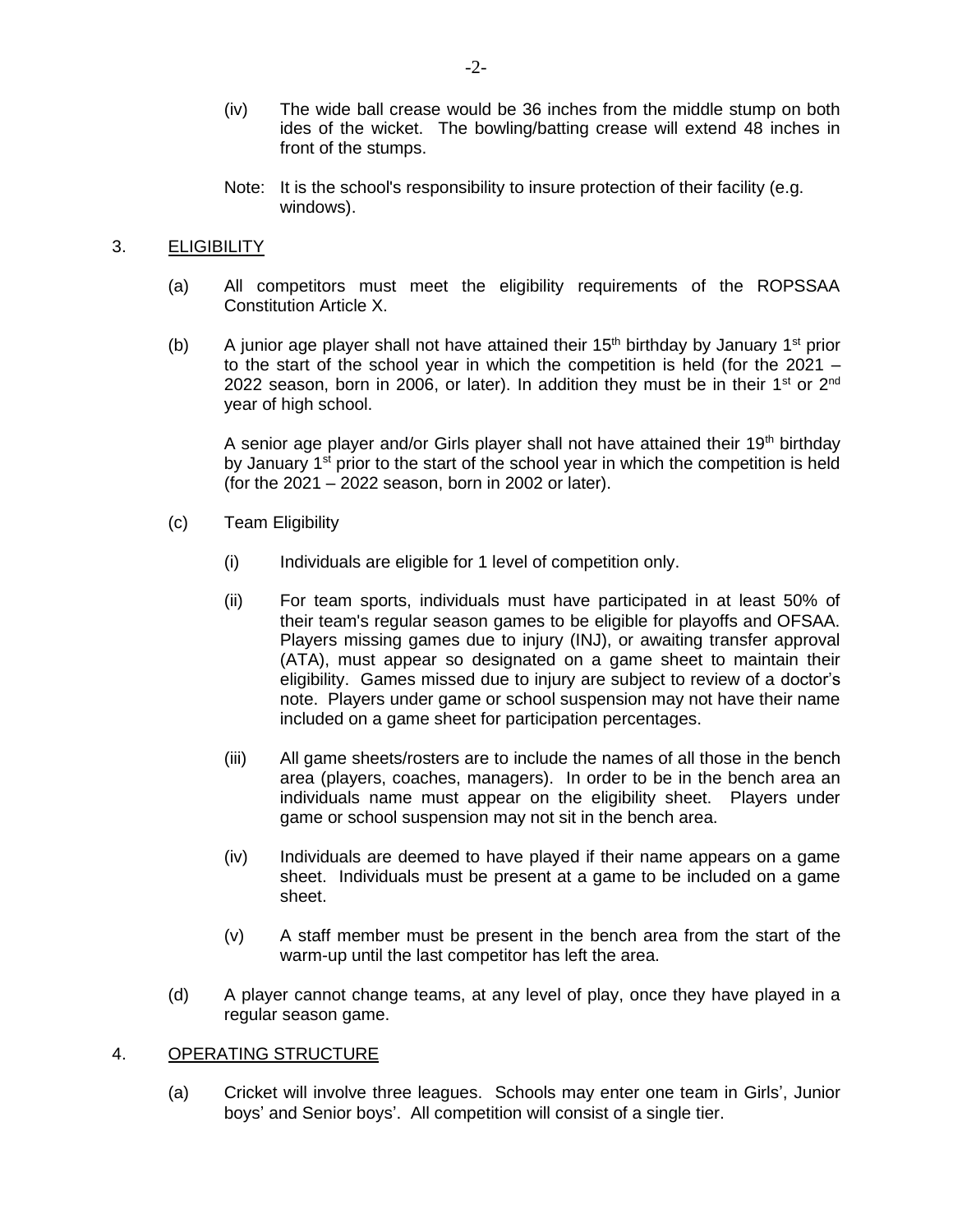- (b) The Convenor will schedule games in a round-robin format (where possible a minimum of 8 different games, with double headers preferred).
- (c) Ties in league standings will be broken in the following manner:
	- i) The result of the league game(s) between the teams.
	- ii) The net run rate in the games between the tied teams.
	- iii) The net run rate against all common opponents of the round.
	- iv) Net run rate is calculated  $runs = \text{batting}$  minus  $runs = \text{field}$ overs for overs against
	- eg. runs for oversbat run rate runs against overs bowled RRagainst NRR 424 54 7.851852 279 51 5.4705882 2.381264

In the event of a team being all out in less than its full quota of overs the calculation of its net run rate shall be based on the full quota of overs to which it would have been entitled, and not on the number of overs in which the team is dismissed.

Note: The above criteria to determine all positions.

- (d) Playoffs
	- (i) Playoff structures will be finalized upon confirmation of teams into divisions. The number of teams advancing to playoffs will be determined by the rules set out in the ROPSSAA Constitution.
	- (ii) The location of the finals will be held at the higher remaining seeded school. Should remaining schools be of the same seed, the host will be the team with the better net run rate.
- (e) Tie Breaker

In the case of a tie at the end of a playoff game, teams will play a 'Superover' according to the following rules:

- 1. Each team elects three batters and one bowler.
- 2. The umpire stands at the same end at which they finished the match.
- 3. The team batting second in the match will bat first in the over per side eliminator.
- 4. The loss of two wickets end the innings.
- 5. If the scores are tied after the one over eliminator, the team that scored the most boundaries (4 runs)combined from its two innings shall be the winner.
- 6. If still equal, then a count-back from the final ball of the one over eliminator shall be conducted. The team with the higher scoring delivery shall be the winner. If a team loses two wickets during its over then any unbowled deliveries will be counted as dot balls.

(Note, that for this purpose, the runs scored from a delivery is defined as the total teams runs scored since the completion of the previous legitimate ball, i.e. including any runs resulting from wides, no balls or penalty runs.)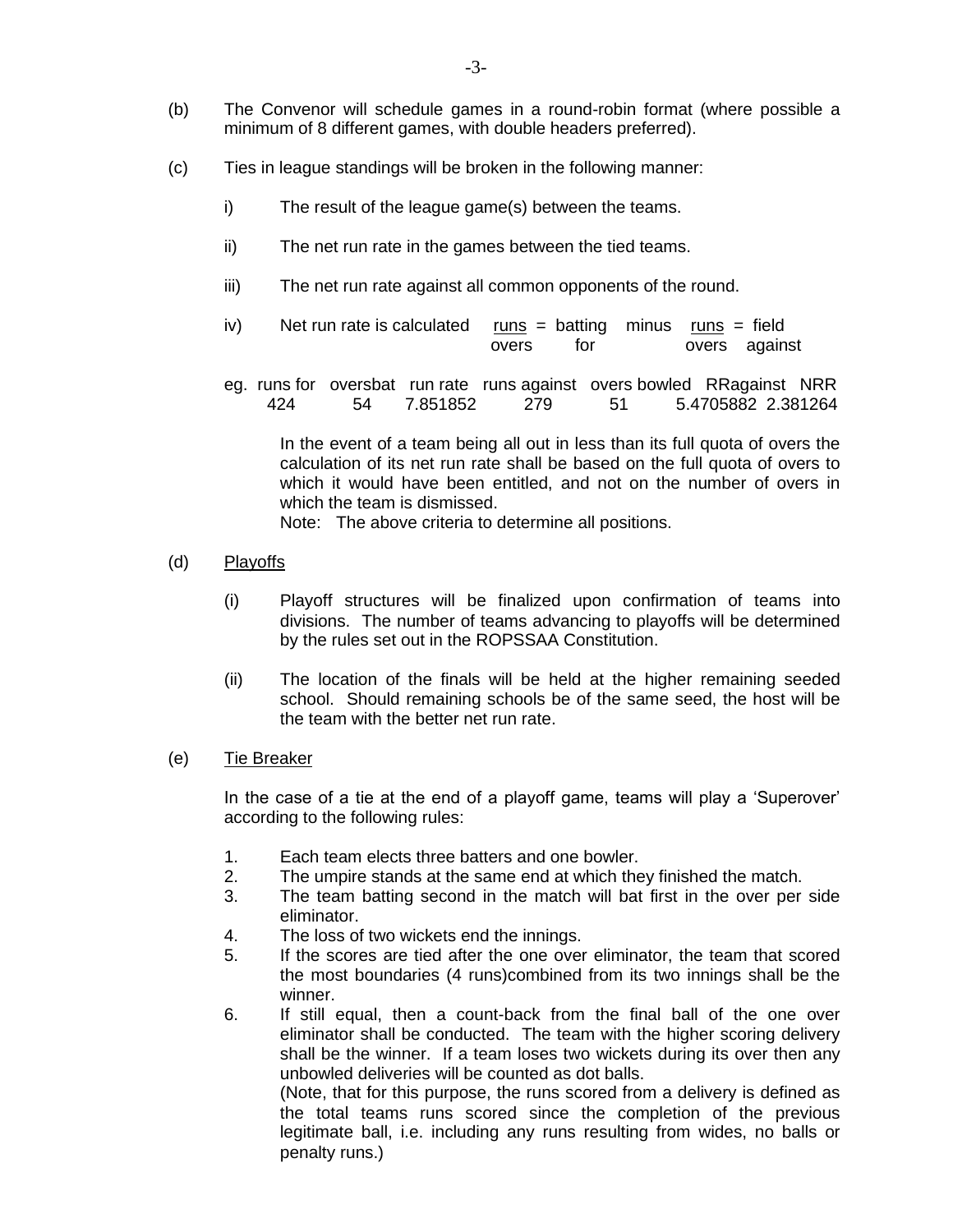### (f) Scheduled Games

- (i) Coaches are responsible for reviewing final league game schedules and playoff schedules as to locations, dates, and times to ensure their attendance.
- (ii) Failure to attend at the scheduled time will result in forfeiture of the game and/or loss of opportunity to compete. The defaulting team will cover all cost associated with the game as determined by ROPSSAA Council .
- (iii) Failure to fulfill game requirements leading to the abandonment of a game will result in a loss for the team. An incident report must be completed and submitted to the ROPSSAA Athletic office by the abandoning team within 24 hours of the game. No scores shall be entered until after a Board of Inquiry. A team abandoning a game may be required to cover an costs incurred as determined by ROPSSAA Council.
- $(iv)$  (a) Schools must bring their own warm-up equipment and first aid kit.
	- (b) (i) Schools must endeavor to arrive no earlier than 60 minutes before game time. Teams arriving earlier than this must be supervised by the head coach in an area where students from the home school do not congregate. Schools with team members who do not travel with the head coach (in taxis, cars, on foot, etc.) must inform players that they must wait for their head coach and should ensure that the head coach is the first to arrive at the host school.
		- (ii) Schools arriving for an away game between 30 and 60 minutes before game time must accompany the head coach to the competition area and liaise with the host school. The visiting team will be provided a safe waiting area and change room during this time and the visiting head coach must provide supervision of his/her players. Visiting athletes must bring all belongings with them to the competition area.
		- (iii) Visiting schools are entitled access to the competition area at the same time as the host school, and no later than 30 minutes before the game time (pertains to the first game).
		- (iv) Visiting schools are entitled access to a safe waiting area and change room at the completion of the competition.

# 5. ENTRIES

- (a) Eligibility sheets must be in the hands of the Athletic Convenor by the deadline announced at the pre-season meeting.
- (b) For each match a team roster **(including first and last names)** must be completed and submitted to the scorekeeper after the toss and prior to the start of the match. Both teams shall indicate all potential players. Each team consists of 6 players and up to 4 substitute players for each game.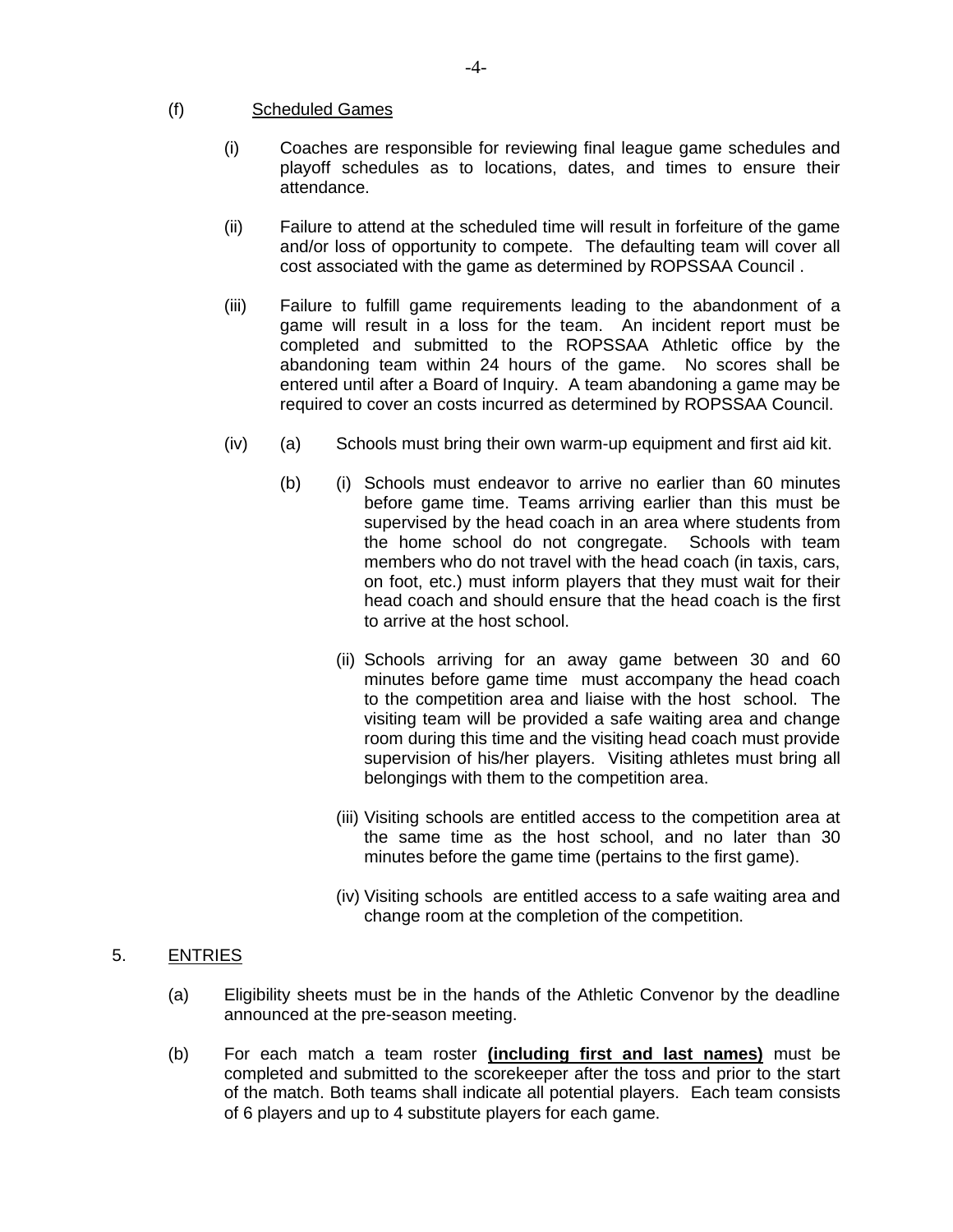## (c) Substitutions

- (i) Each team will be allowed four (4) substitutions per game. Once a player departs the game they may not return. There are no restrictions on the position that they occupy. Substitutions may only occur between the over, except in the case of an injury where substitution may occur at the time of the injury. This substitution is counted as one of the team's four. Once the four substitutions have been made no additional substitutions are allowed. At the time of substitution the sub must report to the umpire. The umpire shall instruct the scorer to note the change.
- (ii) A substitute assumes the entire playing history of the player being substituted, only if the outgoing player is removed due to injury or ejection. This includes partial completion of overs, removal etc.
- (iii) A partial completion of an over counts as a full over against the substitute bowlers allowance.
- (d) A batsman may leave the game under one of the following circumstances:
	- (i) If a batsman is injured while at bat and cannot return he/she will be recorded as retired hurt.
	- (ii) A batsman will not be allowed a runner under any circumstances. The batsman can retire hurt and return to bat at a later stage in the inning.
	- (iii) If a batsman is uninjured and retires he/she is retired out.

# 6. EXPENSES

- (a) Expenses for all games except the finals will be met by the host school.
- (b) Expenses for the final game may be met by ROPSSAA.
- (c) A schedule of umpires fees will be provided by the Convenor at the pre-season coaches' meeting.

### 7. AWARDS

- (a) Gold medallions will be presented to the winning teams at the girls, junior and senior levels of competition (maximum 14 per team).
- (b) Silver medallions will be presented to the runner up teams (maximum 14 per team).
- (c) Team trophies will be presented to the winning teams at the girls, junior and senior levels of competition.
	- Note: There must be a minimum of 6 teams participating in a sport level for ROPSSAA sponsorship.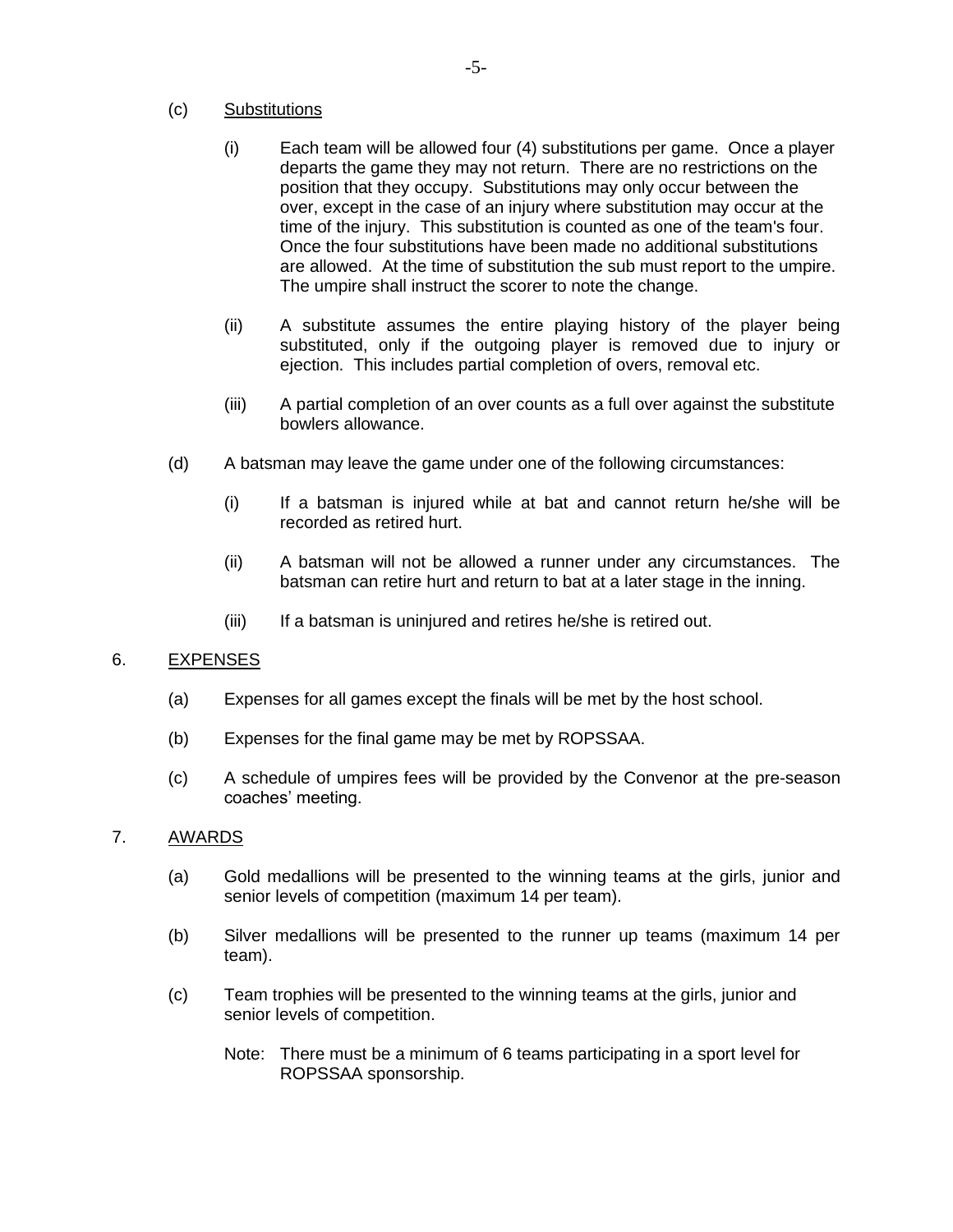# 8. UNIFORMS

- (a) Players shall wear school t-shirts or white tops, school uniform pants or other similar long pants or shorts (excluding jeans), and running shoes. Shirts must be numbered and each number must be different. Any individual in improper uniform cannot play in the game.
- (b) Athletes may not change their clothing in the competition area. For all outdoor sports, athletes must arrive dressed to compete. Visiting teams requiring the use of washroom facilities must send a staff member into the school with the team member(s). For all indoor sports, athletes must move to the designated locker room or change area to change their clothing.

## 9. RULES AND OFFICIALS

International Cricket Council (ICC) rules are the basis of ROPSSAA indoor cricket. Rules specific to ROPSSAA include:

- (a) A team fielding fewer than 5 players forfeits the game.
- (b) (i) Each girls team will bowl 6-6 ball overs. A minimum of 3 different players from a team must bowl. No bowler may bowl 2 consecutive overs and no bowler may bowl more than 2 overs.
	- (ii) Each junior team will bowl 6-6 ball overs. A minimum of 4 different players from a team must bowl. No bowler may bowl 2 consecutive overs and no bowler may bowl more than 2 overs.
	- (iii) Each senior team will bowl 8-6 ball overs. A minimum of 4 different players from a team must bowl. No bowler may bowl 2 consecutive overs and no bowler may bowl more than 2 overs.
	- (iv) Should a team run out of bowlers the match will be over.

Note: The bowling order may be changed at anytime during the match.

- (c) (i) Each game shall consist of 1 inning per side. The batting order may be changed at anytime during the match.
	- (ii) All 6 players must be out to end the inning before 6 overs in Girls and Junior and before 8 overs in Senior are completed.
	- (iii) Batsman #5 out must remain to run but not bat (though he/she maybe substituted for).
- (d) There will be two umpires for each game. In the event that an umpire does not show up for the game, a coach or designate from the participating teams may assume that role, as agreed upon by both schools involved.

Umpires are to call the score out to the scorers after each ball.

(e) There will be two scorers, one from each team, for each game. The home team to provide a second individual to update the visual scoreboard.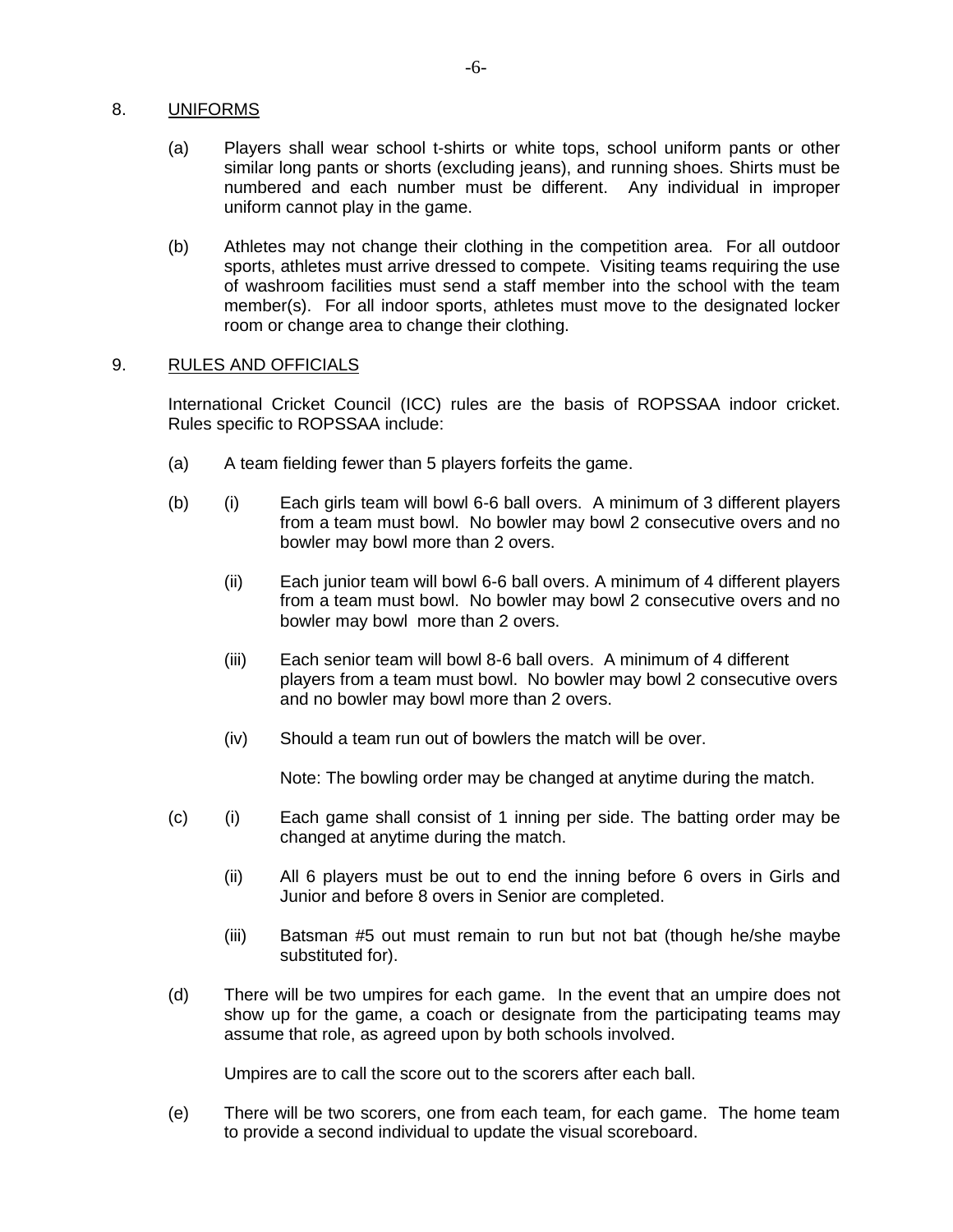### (f) ROPSSAA cricket score sheets shall be used. **First and last names of competitors must be provided.**

- (g) (i) Players will remain on the pitch and play will continue uninterrupted. After the ball is played by the batsman coaches may call out instruction. Coaches may not enter the pitch. Player instruction may occur between overs so long as it does not disrupt the flow of the game. Only the captain may speak to the umpire during the match.
	- (ii) There will be a common three (3) minute break halfway through each inning (there are no time outs during a match). The time between innings is not to exceed 10 minutes. Teams may use the 10 minute time period to warm-up on their half of the gymnasium.
- (h) Players and coaches who argue calls may be ejected. Ejected players may be replaced with one of the substitutes. If a coach is ejected the game is forfeited.
- (i) Completion of play will be determined when bowling ends and the umpire lifts the bails and/or calls time. Players must not enter the playing area before the umpire indicated completion of the game, if they do, the ball is replayed and the team is penalized 5 runs.
- (j) 'No Ball' (I.C.C Law 24 and 42. 6-8)

A no-ball shall be called and signaled for:

- (i) A ball that is delivered full toss above the waist of the batsman standing erect at the crease. In addition if it is close to the batter, it is a warning.
- (ii) A ball that is not a WIDE and bouncing above the shoulder height of the batsman standing erect at the crease
- (iii) Any delivery during which the bowler's foot positioning is not within the bowling crease;
- (iv) Any delivery during which the bowler's arm action is not legal;
- (v) Any delivery that bounces more than twice or rolls before reaching the crease at the striker's end;
- (vi) Any delivery during which fielding violations occur.
- (vii) A bowler will be immediately removed (no warning) if the ball (beamer) is considered to be intentional.
- (viii) A bowler whose beamer is accidentally near the batsman (could cause injury) will be warned.
- Note: A bowler is to be warned once if the beamer is considered accidental and removed on the second.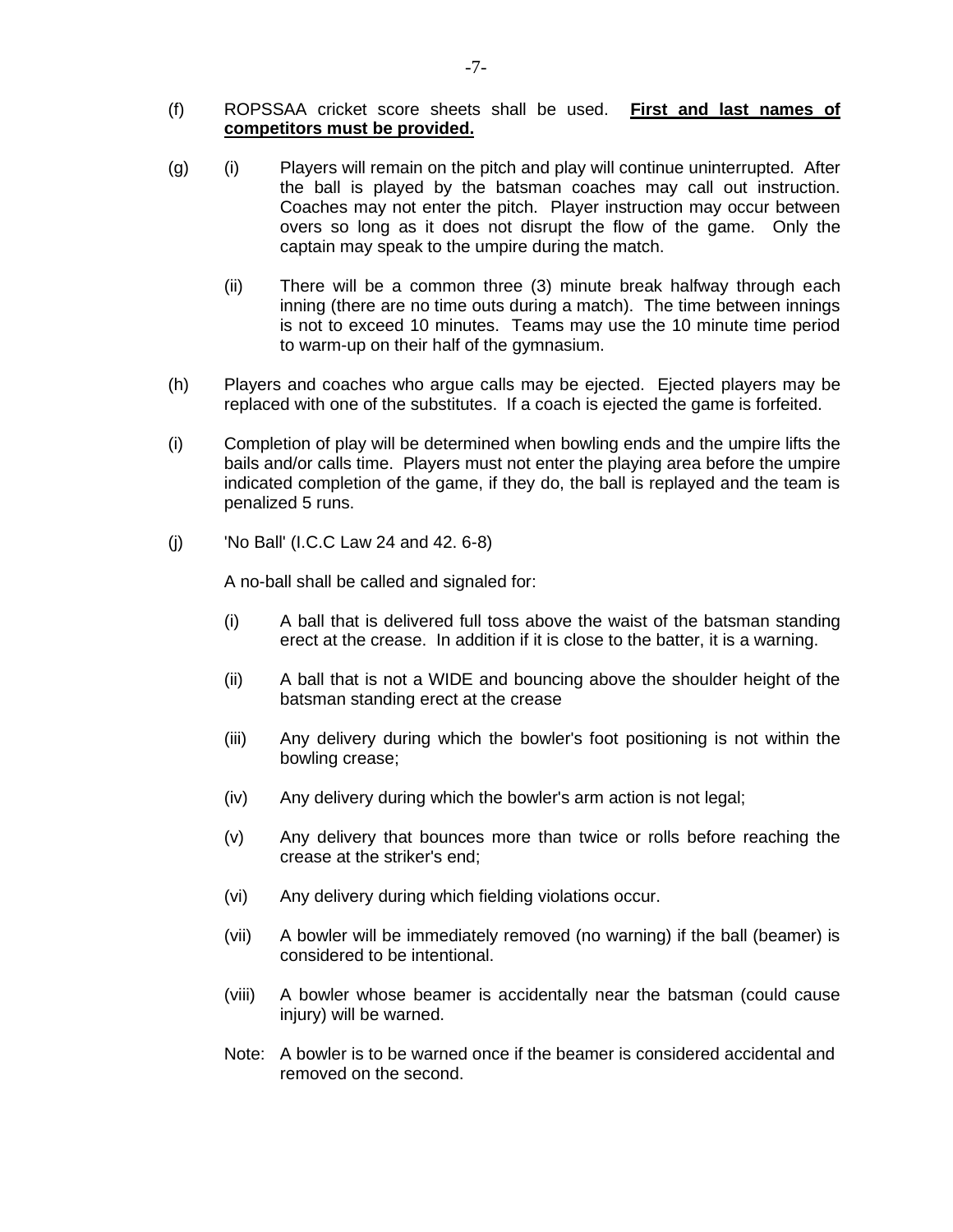(k) 'Wide Ball'

A wide shall be called and signaled for:

- (i) Any ball passing wide of leg stump and behind the batsman in stance (immediately prior to the delivery):
- (ii) Any ball passing wide of the off stump wide crease or which is in the judgment of the umpire, too wide of the stumps for the batsman to fairly play, taking into account the size of the batsman and his stance immediately prior to the delivery.
- Note: Any ball hitting the bat or any part of the batsman's person, dress or equipment shall not be judged wide.

#### 10. SCORING

- (a) Two runs will be scored for a batter who hits the side wall beyond the centre line and below the out line. One run will be scored for a batter who hits the wall before the centre line below the outline. Additional runs can be scored by the batsman running. In the event that the batsman is run out, the run(s) will stand as will all runs successfully completed.
- (b) One run is given each time the batters cross and make good their grounds.
- (c) One run shall be awarded for any bye that goes to a wall plus any runs made by the batsman. No runs will be allowed for leg byes and the batsmen will not cross.
- (d) For a ball withheld by obstruction, the ball shall be called dead and runs previously scored plus runs in progress will be awarded.
- (e) Six runs to a batter who hits the wall behind the bowler and below the out line and four runs if it hits the floor first. As in (a) additional runs can be scored by the batsman running. In the event that a batsman is run out the four/six runs will stand as will all runs successfully completed.
- (f) If the batsmen successfully complete a run in the event of an overthrow, the run shall count. Similarly if a batsman is run out in attempting a run following an overthrow the "out" shall stand.
- (g) For a ball judged a no-ball by the umpire, one run shall be awarded as a penalty plus any runs made by the batsman playing the ball or any runs made from a bye, including contact with the wall and successful running by the batsman.
- (h) For a ball judged wide by the umpire, one run shall be awarded as a penalty for the wide plus one run for a bye, should the ball hit the wall (other than in an overthrow) plus any runs made by the batsman. At the girls and junior boys levels, after two (2) consecutive wides the third wide is counted as a run AND a regular ball, plus any runs made by the batsman.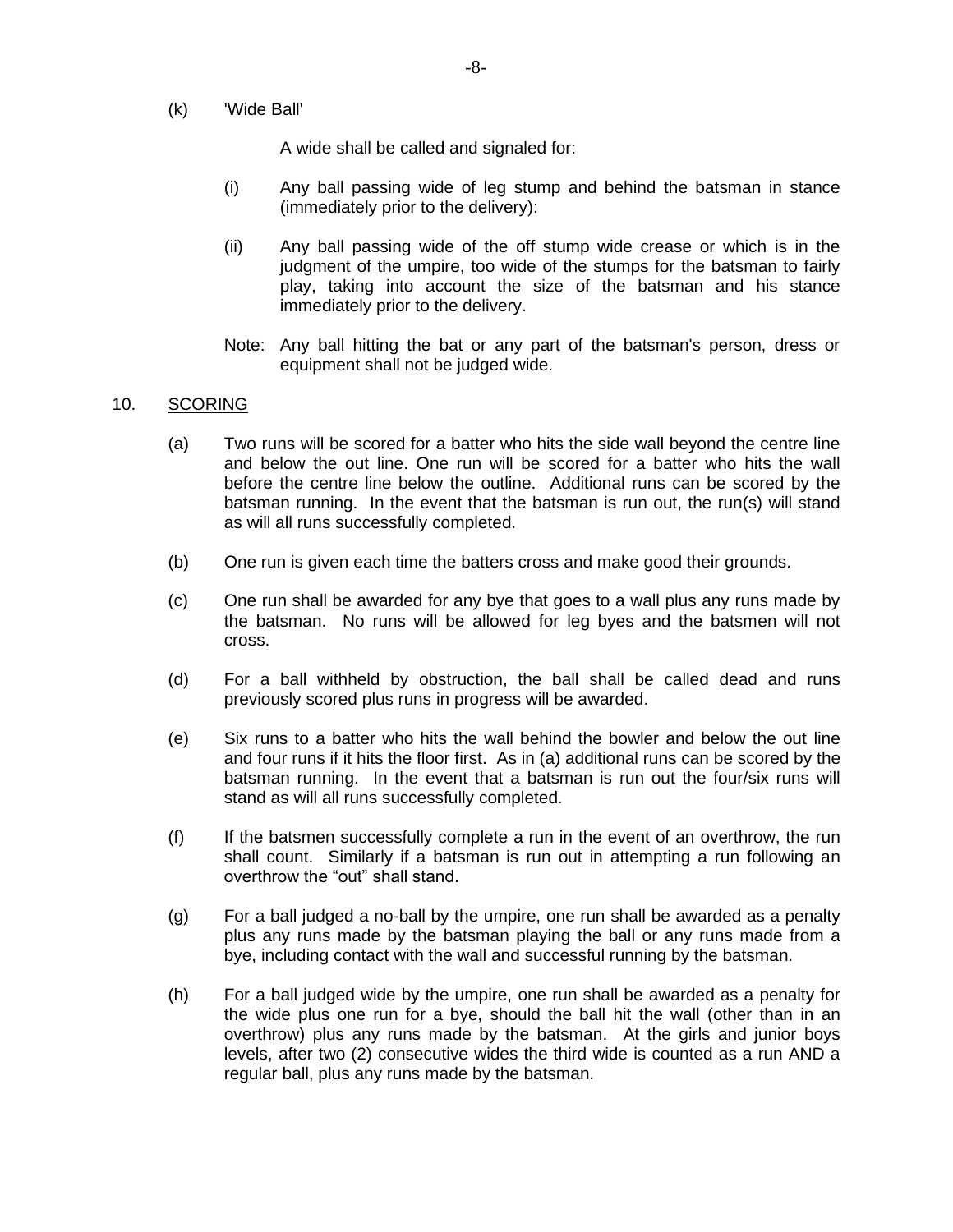- (i) Any ball that is batted into a bench or net that is being used as a player area, will be ruled a dead ball by the umpire and scored as one run. As per 10(a) if the bench/player area is beyond the halfway point of the gym and a ball is hit into the bench/player area it will be ruled a dead ball by the umpire and scored as two (2) runs.
- (j) Methods of dismissal:
	- (i) Bowled ball hits stumps or base, bails must fall.
	- (ii) Caught ball is caught before hitting any wall or floor.
	- (iii) Out ball hits ceiling, or wall/curtain above the out line (no runs scored for hit).
	- (iv) Hitwicket (bails must fall).
	- (v) Run out;
		- 1. For a batsman to be given Run-out, the ball in play after delivery must hit some part of the fielder's dress, equipment or person, before the bails are dislodged from the stumps by direct contact of the ball with the wicket.
		- 2. If, during the run-out, the bails are not dislodged and the ball is held by the hand(s) or glove(s) of the fielder, the ball must remain in the hand(s) or glove(s) for the entire action, i.e., before, during and after the arm action that dislodges the bails by direct contact of said hand(s) or glove(s) with the wicket.
		- 3. As in (2) above, however, should the bails have been dislodged by some other means, the stump must be held by the fielder with the hand(s) or glove(s) holding the ball.
	- (vi) No LBW.
	- (vii) Stumped if batsman out of crease (if bails down the stump must be picked up with ball in hand for the out – ball and wicket contact).
		- (a) If both bails are on the stumps then the batsman can be run out in the usual manner.
		- (b) If one bail is on the stump it is sufficient to remove this remaining bail to have the batsman be run out
		- (c) If no bails are on the stumps then **only one** of the following must occur to obtain a run out:
			- 1. Replace one or more bails and remove one or more bails.

OR

2. Pick up the stumps off the playing surface while holding the ball in the same hand as the stumps.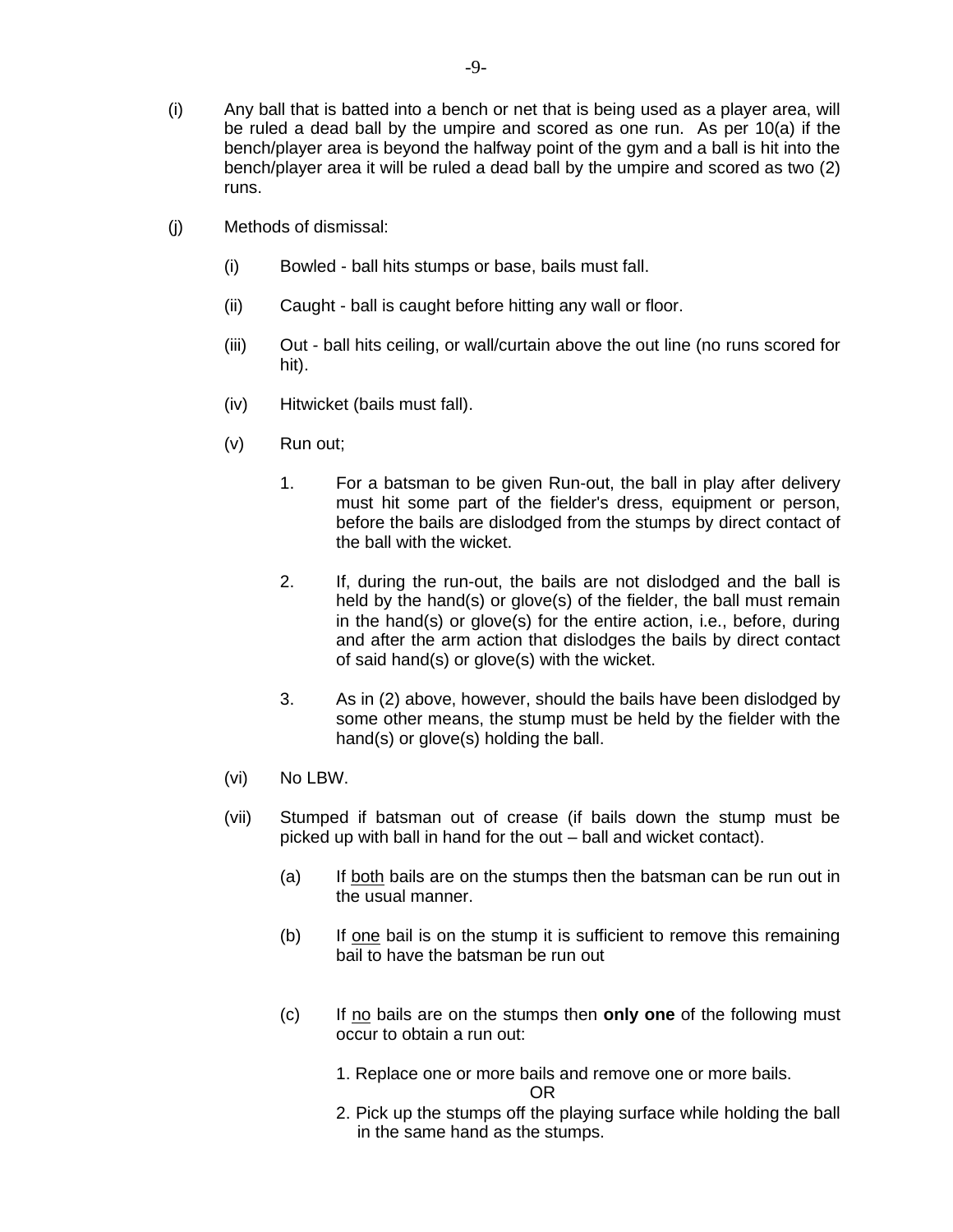- Note: you cannot make a run out by holding stumps in one hand and the ball in the other.
- (viii) The bowler may run out the non-striker at any time between the start of his run up and the normal release position of his arm. Whether the attempt is successful or not, the ball shall not count as one of the over. If the bowler fails in an attempt to run out the non-striker, the umpire shall call and signal dead ball as soon as possible.
- (ix) If the batsman is uninjured and retires, he/she is retired out.
- (x) If the ball hits a fielders helmet then goes into the fielders hand, the batsman cannot be caught out, but the ball is not dead and either batsman may be run out. If the ball hits the batsman's helmet, then he/she may be caught out.
- (k) Fielding
	- (i) No fielder shall make excessive movement during the run-up and delivery of the ball in play until the ball is played by the batsman or passes his crease.
	- (ii) During the run-up and delivery of any ball in play, no fielder shall stand within the back extensions of the return crease behind the stumps at the non-striker end.
- (l) If a fielder successfully prevents the ball in play from making direct contact with the wall, no run shall be awarded for the stroke, regardless of whether or not any part of the fielder's person, dress or equipment makes contact with the wall.

### 11. EQUIPMENT

- (a) An indoor ROPSSAA approved hardball shall be used. Home teams to provide a minimum of one new ball per game or per doubleheader. For girls games a good conditioned old ball may be used.
- (b) Batters shall wear athletic protectors, batting gloves, helmets and two pads; these are compulsory. Helmets, including cages are to be securely attached. Helmets must be worn by wicket keepers.
- (c) Home team to provide wooden indoor wickets with bails.
- (d) Home team to use an electronic scoreboard for recording runs, overs and balls. Warm-up time (10 minutes), timeouts (3 minutes) and time between games (22 minutes) will also be shown. When an electronic scoreboard is not used a school must provide flip cards for displaying the score and a stopwatch for recording the time.

### 12. DEPORTMENT

(a) Coaches and players are expected to act in a sportsmanlike manner as per Article XVI Section II of the ROPSSAA Constitution.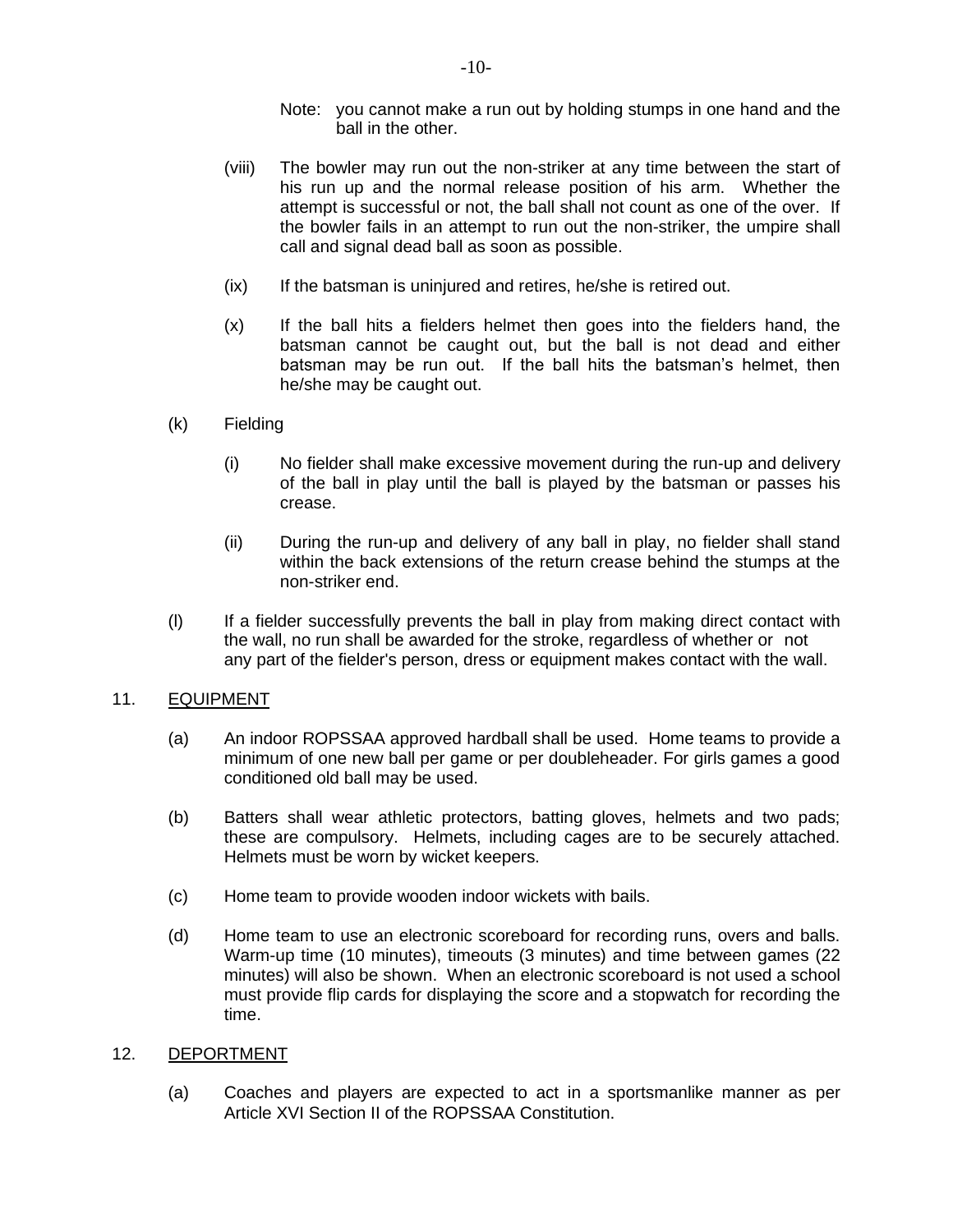- (b) One bench must be available for each team, coaches, substitutes, and the batting side must remain in the immediate bench area. Home teams to have choice of bench area.
- (c) At the championship spectators may be permitted based upon the guidelines of the host school. It is the visiting team's responsibility to check with the host school prior to spectators' arrival. Spectators do so at their own risk.
- (d) Visiting teams are limited to a maximum of 10 players and 4 bench personnel. Visiting teams involved in doubleheaders may bring a maximum of 20 players and 4 bench personnel. Host school facility restrictions may preclude this rule.
- (e) Any spectators must be in a protected and/or designated area.
- (f) While cheering is permitted, noise levels from anyone in the gymnasium should never interfere with player communication. Commencing immediately prior to the bowlers run up and until the striker has played at the ball there shall be quiet (this does not preclude the striker tapping the crease). A team will be warned once with a player ejection for a second infraction.

## 13. JURY OF APPEAL

- (a) The Jury of Appeal constructed at the pre-season coaches meeting will consist of the Convenor and four coaches from participating schools.
- (b) The Jury of Appeal may only consider matters of policy regarding the operation of the activity concerned within the limits of the playing regulations.